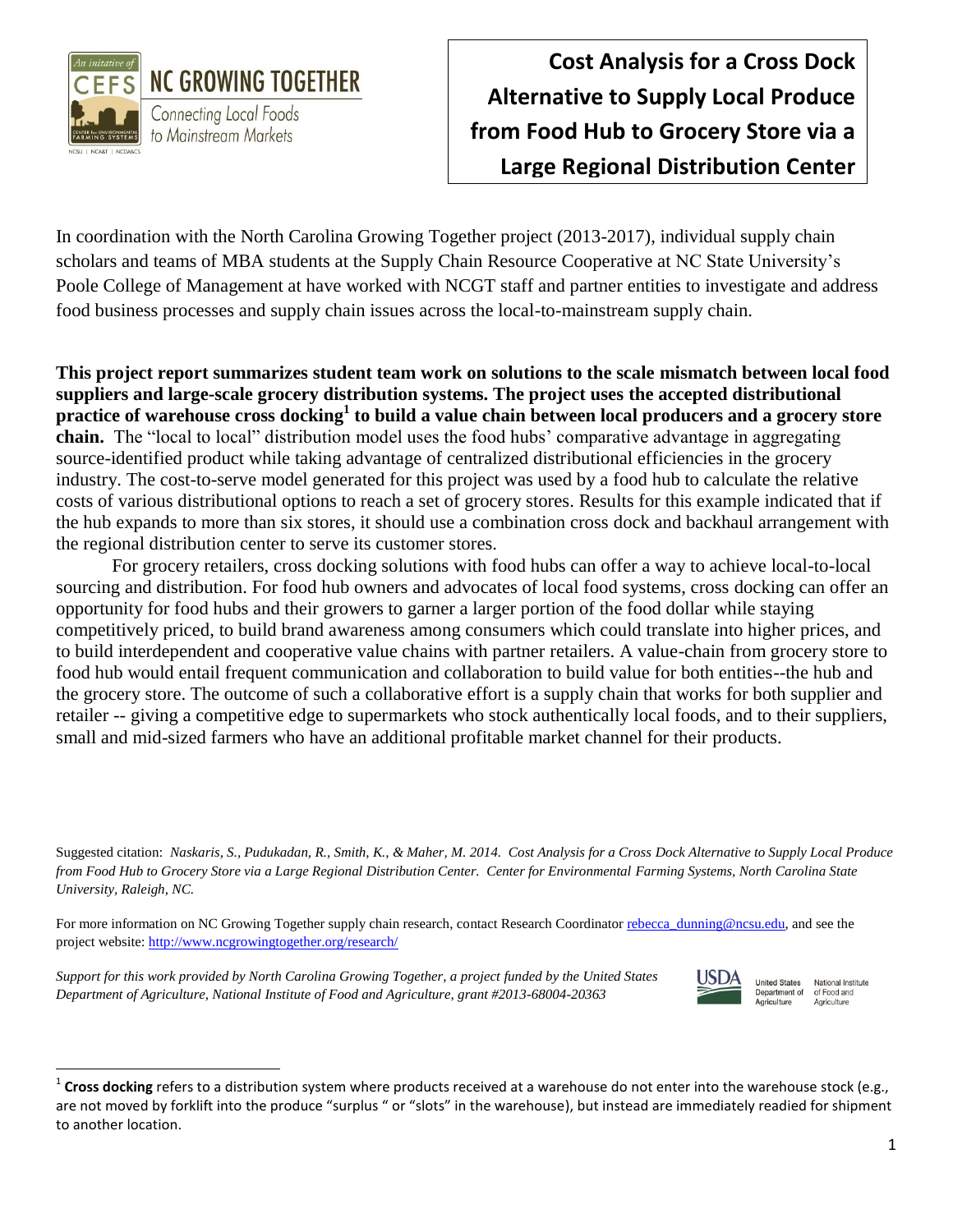### **INTRODUCTION**

Grocery industry logistics for fresh produce have become very efficient in moving large volumes of commodity produce around the globe to achieve a steady and diverse selection for American consumers at relatively low prices. Supply chain efficiencies hinge on rapid movement of product through regional distribution centers, which hold costs down, while procurement practices favor large-scale vendors delivering large and often consolidated loads from farms in Mexico and California. Inventory management systems contribute to an efficient system for moving produce quickly and reliably from warehouse to store shelf. What this supply chain is unable to do, however, is cost-effectively source locally-produced products and distribute these products to stores in the same geographic footprint. Food hubs have arisen as a partial solution to this, aggregating product from small and mid-sized growers, but the additional costs associated with volume distribution to stores can be cost prohibitive.

This project report summarizes student team work on solutions to the scale-mismatch between local food suppliers and large-scale grocery distribution systems. The project uses the accepted distributional practice of warehouse cross docking to build a value-chain between local producers and a grocery store chain. The "local to local" distribution model uses the food hubs' comparative advantage in aggregating source-identified product while taking advantage of centralized distributional efficiencies in the grocery industry. The cost-toserve model generated for this project was used by a food hub to calculate the relative costs of various distributional options to reach a set of grocery stores. Results for this example indicated that if the hub expands to more than six stores, it should use a combination cross dock and backhaul arrangement with the regional distribution center to serve its customer stores.

For grocery retailers, cross docking solutions with food hubs can offer a way to achieve local-to-local sourcing and distribution. For food hub owners and advocates of local food systems, cross docking can offer an opportunity for food hubs and their growers to garner a larger portion of the food dollar while staying competitively priced, to build brand awareness among consumers which could translate into higher prices, and to build interdependent and cooperative value chains with partner retailers. A value-chain from grocery store to food hub would entail frequent communication and collaboration to build value for both entities--the hub and the grocery store. The outcome of such a collaborative effort is a supply chain that works for both supplier and retailer -- giving a competitive edge to supermarkets who stock authentically local foods, and to their suppliers, small and mid-sized farmers who have an additional profitable market channel for their products.

### **DESCRIPTION OF FOCAL GROCERY CHAIN AND FOOD HUB USED FOR COST ANALYSIS**

Foodlandia (pseudonym) is a regional grocery store chain with stores across three mid-Atlantic states. The store sources produce from a regional distribution center located centrally to its footprint. The chain has sought to distinguish itself from the incursion of new supermarkets in its service area by branding itself as a "community" grocery store, with one aspect of this being the offering of produce grown by local farmers. Through prior experiences with local produce, the corporate produce manager recognizes the value of selling local produce to attract and maintain customers, but notes that shoppers are not willing to pay more for local produce (whether labeled as sourced within-state or within the community) compared to a non-local source. Foodlandia's regional distribution center (RDC) (which provides a wide range of grocery items to 11 grocery chains and over 600 stores across 11 states from its 1 million square foot warehouse) is unwilling to designate a separate slot for local product, and thus Foodlandia has sought to source produce directly from local farms.

Until recently Foodlandia relied on limited shipments of a few seasonal items – strawberries, tomatoes, and peaches – from farms delivered direct to individual stores. To lower the transaction costs associated with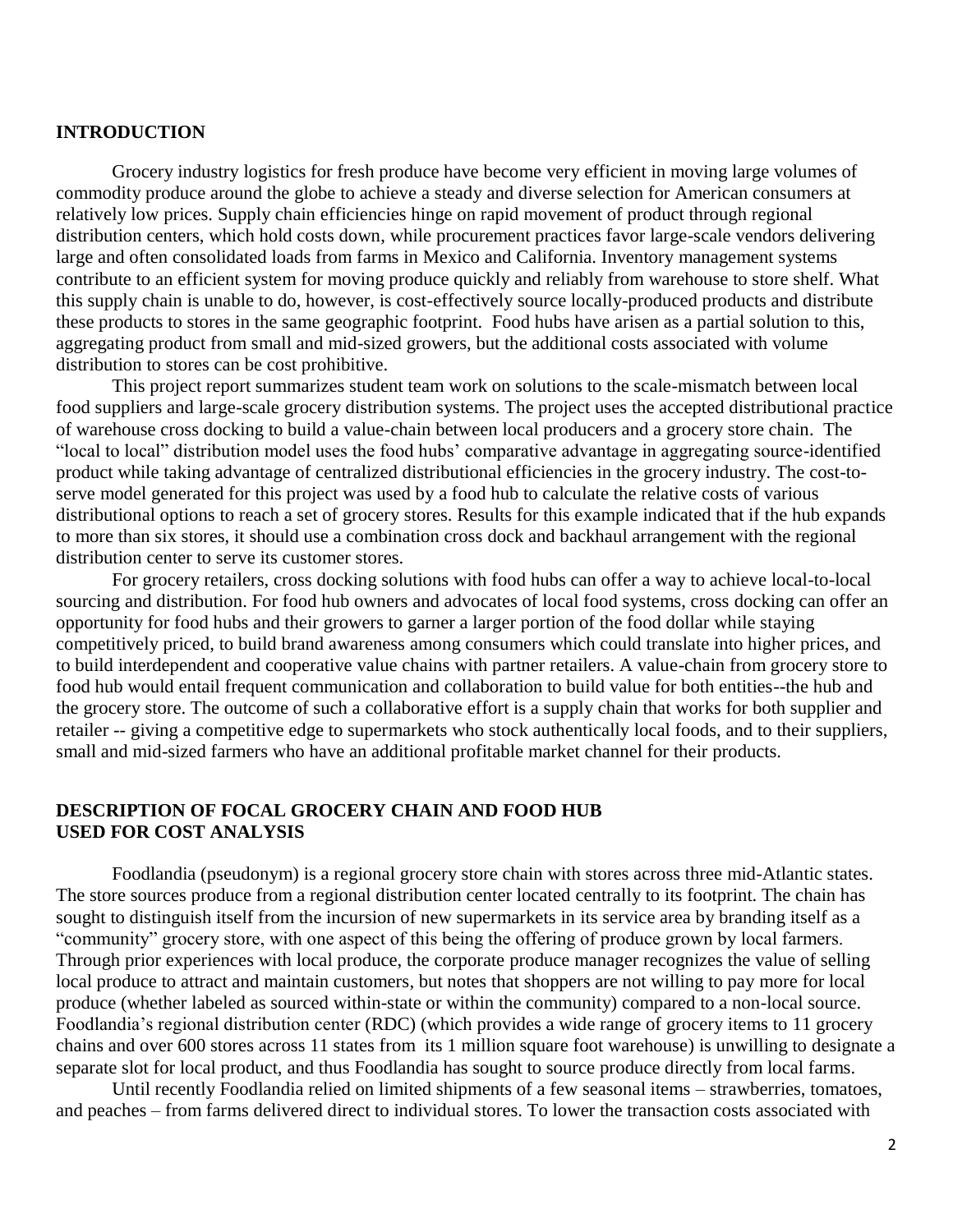dealing with multiple vendors, Foodlandia also established a relationship with a food hub, which aggregates produce from 15 core and 25+ subsidiary farmers for package and sale to a variety of retail and wholesale customers. The hub is currently delivering produce through the spring, summer, and fall seasons in its own truck to three Foodlandia store locations. The hub also delivers product to the regional distribution center (at prevailing wholesale prices), where it is co-mingled with nationally and globally sourced product and then distributed to both Foodlandia stores and to other supermarket chains.

The remainder of this paper explores potential logistical scenarios for the hub to serve more Foodlandia stores with source-identified products. This paper reports costs for various options to assist the hub in making the determination of whether or not and how to expand its relationship with Foodlandia.

## **COST-TO-SERVE ANALYSIS**

Cost-to-serve analysis measures the total cost of bringing particular products to particular customers. For the local-to-local scenario, the costs will include all expenses associated with transporting product from the hub to its final store destination, including the cost of labor for loading and unloading. Production costs and store-tohub ordering costs are the same regardless of the transportation option, and thus are not included in the analysis.

The hub has, to date, delivered product using its own vehicle to three nearby stores. Hub management is considering whether or not to expand deliveries to additional stores, and whether or not to continue using its own vehicle or use another option. One option is to hire a contract carrier to deliver palletted product to stores. A second option is to have a contract carrier deliver pallets of store orders (one pallet per store) to the RDC as a "cross docked" item, with the RDC then delivering the pallet to the stores along with the regular order. In cross docking, product never enters into the warehouse inventory system. Instead, the product is delivered and remains in the delivery area where it is then moved to trucks for distribution to stores (Figure 1). This RDC frequently uses cross docking to receive and distribute deli meats, frozen deli products, and dairy products that need to go to stores within 24 hours, thus it is a familiar practice. This logistics practice moves only a very small (1-2%) of the RDC's product. Most product enters warehouse inventory slots, as depicted in Figure 2.



Figure 1. Cross docked items can arrive at a regional distribution center (RDC) as a mixed pallet – with more than one type of item in differently sized cases. The product does not enter the warehouse slotting system and instead remains in the receiving area where it is loaded directly onto trucks for delivery to stores.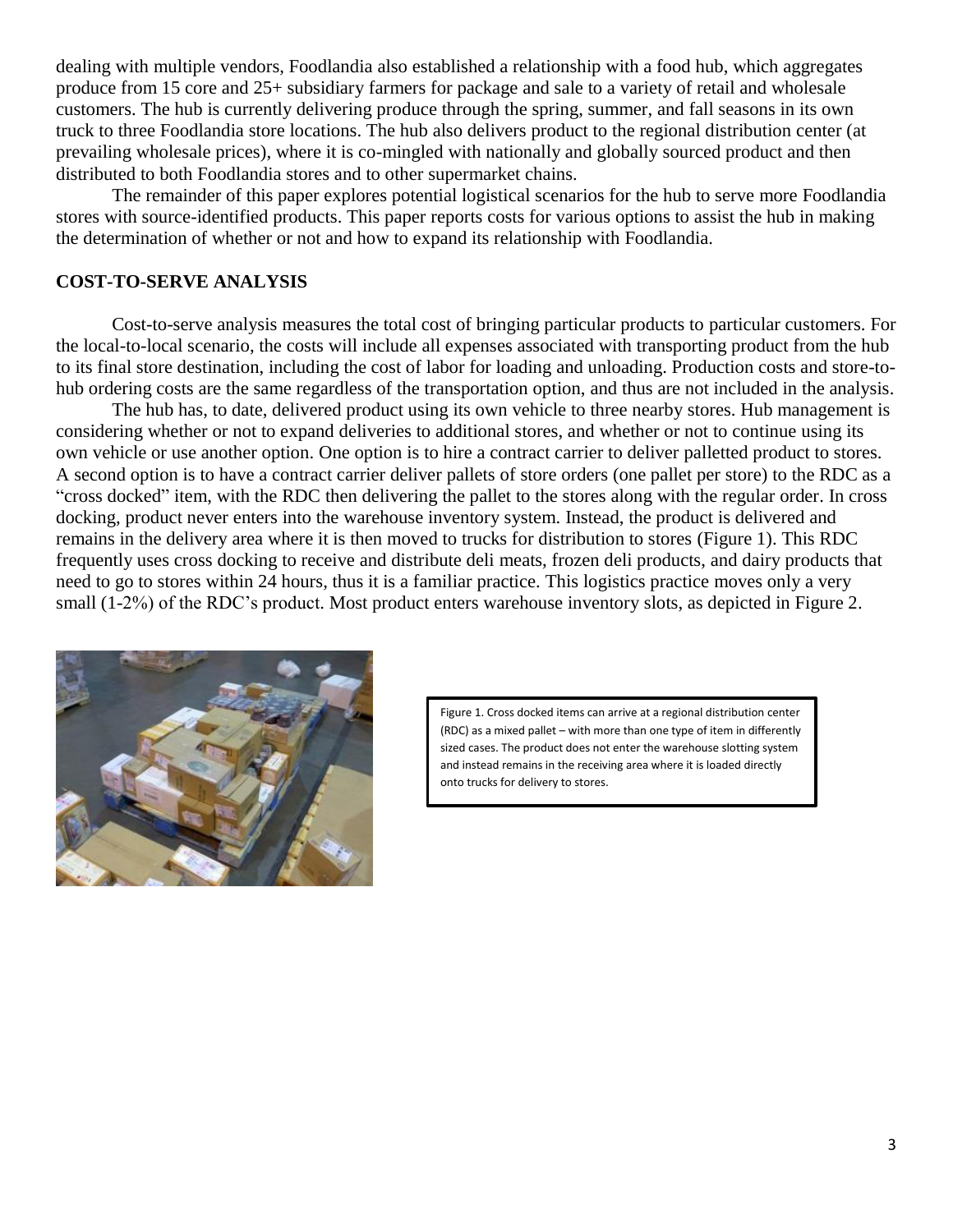

Figure 2. Inventory management systems within regional produce distribution centers optimize the placement of product into the warehouse slotting system. The inventory system rotates pallets of single items through inventory and into available "picking slots" on a first-in first-out basis.

A third option is to work with the RDC to backhaul pallets from the hub to the RDC for crossdock and delivery. For this option the cross dock and delivery to stores would be the same as the second option, but the RDC itself would pick up the palleted store orders from the hub for a fee and transport these to the RDC. A schematic of these options is depicted in Figure 3.

Figure 3. Distribution Options, Produce Aggregator to Retail **Grocery Store** 



The variables for the hub to consider are the costs associated with each of the options and the variation in the number of stores and volume of product delivered per store. Differences in anticipated volume will influence the hub's need to do advanced production planning with its growers. The amount of product anticipated ranges from a low of 30 cases per week (10 cases for each of 3 stores) to a high of 360 cases (30 case delivered to each of 12 stores). Calculations were made for 3, 6, 9 and 12 stores.

Tables 1 and 2 give the calculated cost-to-serve for the six store and 12 store options (the 3 store and 9 store options are not presented here). For each table there are four delivery options: food hub's own truck delivers direct to store, third party delivery direct to stores, third party delivery to RDC, and backhaul to RDC. For delivery direct from hub to store the mileage for six stores is 75 miles; for 12 stores it is 163 miles. For delivery to the RDC the distance is 98 miles regardless of the number of stores. Cost per mile is \$3.48 per loaded mile for the hub's own truck. The third party provider quotes a fixed rate of \$450 for the 6-store route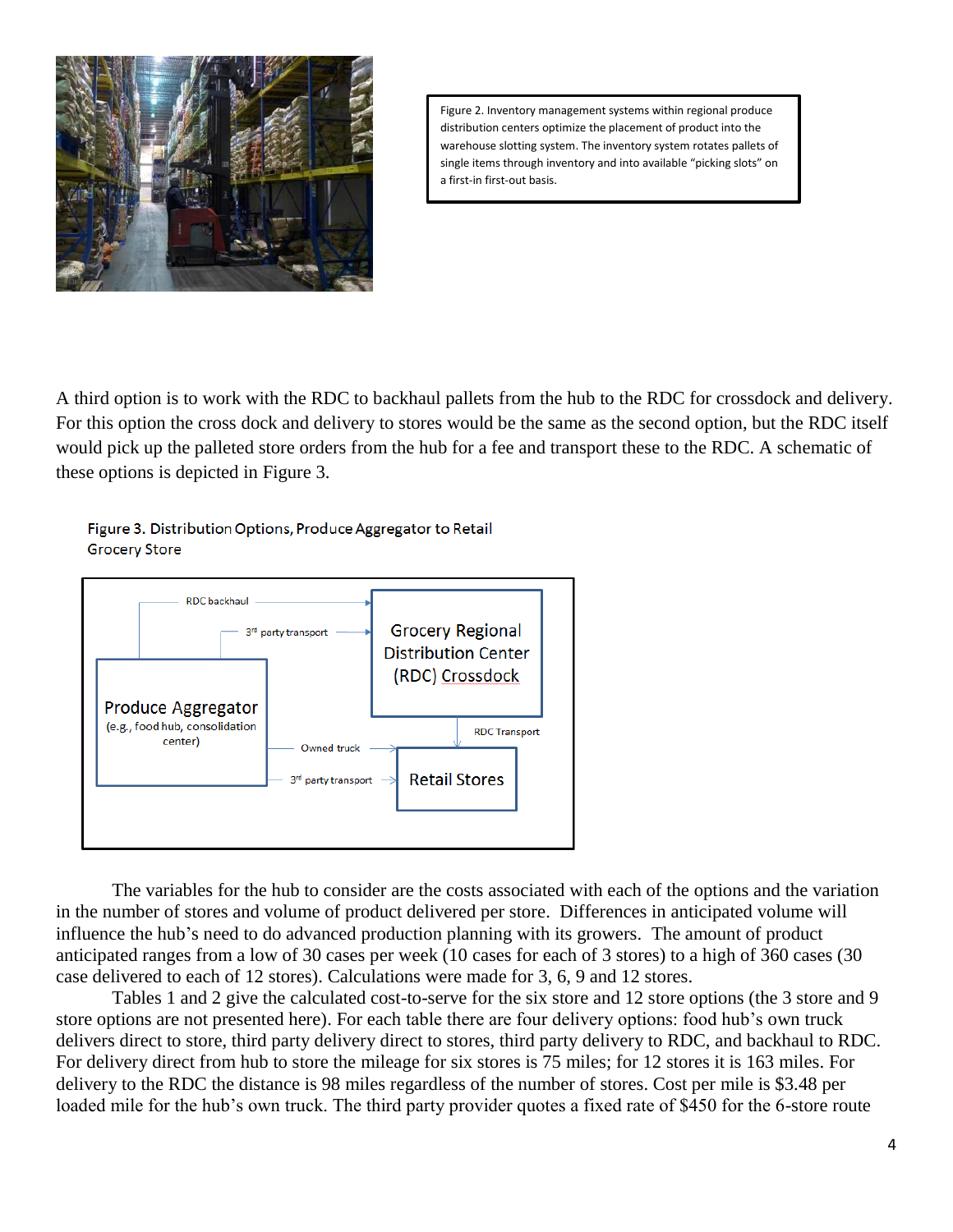and \$570 for the twelve-store route. The RDC's transport backhaul fee is \$250 for any number of cases and pallets in this example. Handling costs at the RDC are \$50 per 10 pallets, and thus \$50 for the 6-store option and \$100 for 12 stores. Because the direct-to-store options do not run through the RDC, there is no cost for this option. The cost to pack the pallets and load on a truck at the hub are equivalent and thus not included in the analysis. The cost to unload the pallets using a pallet jack or forklift are included in the third party transport costs, are a fixed \$25 fee charged by the RDC for the volumes in this example, and are assumed to be \$5 per pallet in labor costs for hub personnel if the hub does its own direct-store deliveries.

For the six store option (and any number of stores fewer than six, calculations not shown here) the least costly option, based on the cost per case in the final column of the table, is for the hub to use its own truck and deliver orders directly to each of the stores, regardless of the number of cases per store For twelve stores (Table 2), (and 7-12 stores, calculations not shown here) the least costly option is to pay for the fixed \$250 backhaul fee and associated handling fees at the RDC, and have the RDC deliver each pallet to the stores. Because the Truck Transport Cost is overwhelmingly the major cost of the moving the product from the hub to its final destination, the cost per case drops precipitously as more cases are delivered. Third party delivery is never the

|                                  | Cases<br>Delivered | Total    | Total    | Total     | Total<br><b>RDC</b>      | <b>Total Cost</b><br>to unload<br>pallets at |       |          |
|----------------------------------|--------------------|----------|----------|-----------|--------------------------|----------------------------------------------|-------|----------|
|                                  | to Each            | Number   | Mileage  | Cost to   | Handling                 | RDC or                                       | Total | Cost per |
| <b>Distribution Mode</b>         | <b>Store</b>       | of Cases | Traveled | Transport | Costs                    | <b>Stores</b>                                | Cost  | Case     |
| Hub Truck Direct to Store        | 10                 | 60       | 75       | \$261     | $-$                      | \$30                                         | \$291 | \$4.85   |
| 3rd Party Direct to Store        | 10                 | 60       | 75       | \$450     | $\overline{\phantom{m}}$ | --                                           | \$450 | \$7.50   |
| 3rd Party to Cross dock          | 10                 | 60       | 98       | \$375     | \$50                     | $- -$                                        | \$425 | \$5.42   |
| <b>Back Haul to Cross dock</b>   | 10                 | 60       | $-1$     | \$250     | \$50                     | \$25                                         | \$325 | \$4.85   |
|                                  |                    |          |          |           |                          |                                              |       |          |
| <b>Hub Truck Direct to Store</b> | 20                 | 120      | 75       | \$261     | $-$                      | \$30                                         | \$291 | \$2.43   |
| 3rd Party Direct to Store        | 20                 | 120      | 75       | \$450     | $\overline{\phantom{m}}$ | --                                           | \$450 | \$3.75   |
| 3rd Party to Cross dock          | 20                 | 120      | 98       | \$375     | \$50                     | --                                           | \$425 | \$3.54   |
| <b>Back Haul to Cross dock</b>   | 20                 | 120      | $-$      | \$250     | \$50                     | \$25                                         | \$325 | \$2.71   |
|                                  |                    |          |          |           |                          |                                              |       |          |
| Hub Truck Direct to Store        | 30                 | 180      | 75       | \$261     | $-$                      | \$30                                         | \$291 | \$1.62   |
| 3rd Party Direct to Store        | 30                 | 180      | 75       | \$450     | $ -$                     | $- -$                                        | \$450 | \$2.50   |
| 3rd Party to Cross dock          | 30                 | 180      | 98       | \$375     | \$50                     |                                              | \$425 | \$2.36   |
| <b>Back Haul to Cross dock</b>   | 30                 | 180      | --       | \$250     | \$50                     | \$25                                         | \$325 | \$1.81   |

**Table 1. Estimated Cost per Case for Different Store Delivery Scenarios from Food Hub to Set of Grocery Retail Stores: Six Store Option**

**Table 2. Estimated Cost per Case for Different Store Delivery Scenarios from Food Hub to Set of Grocery Retail Stores: Twelve Store Option**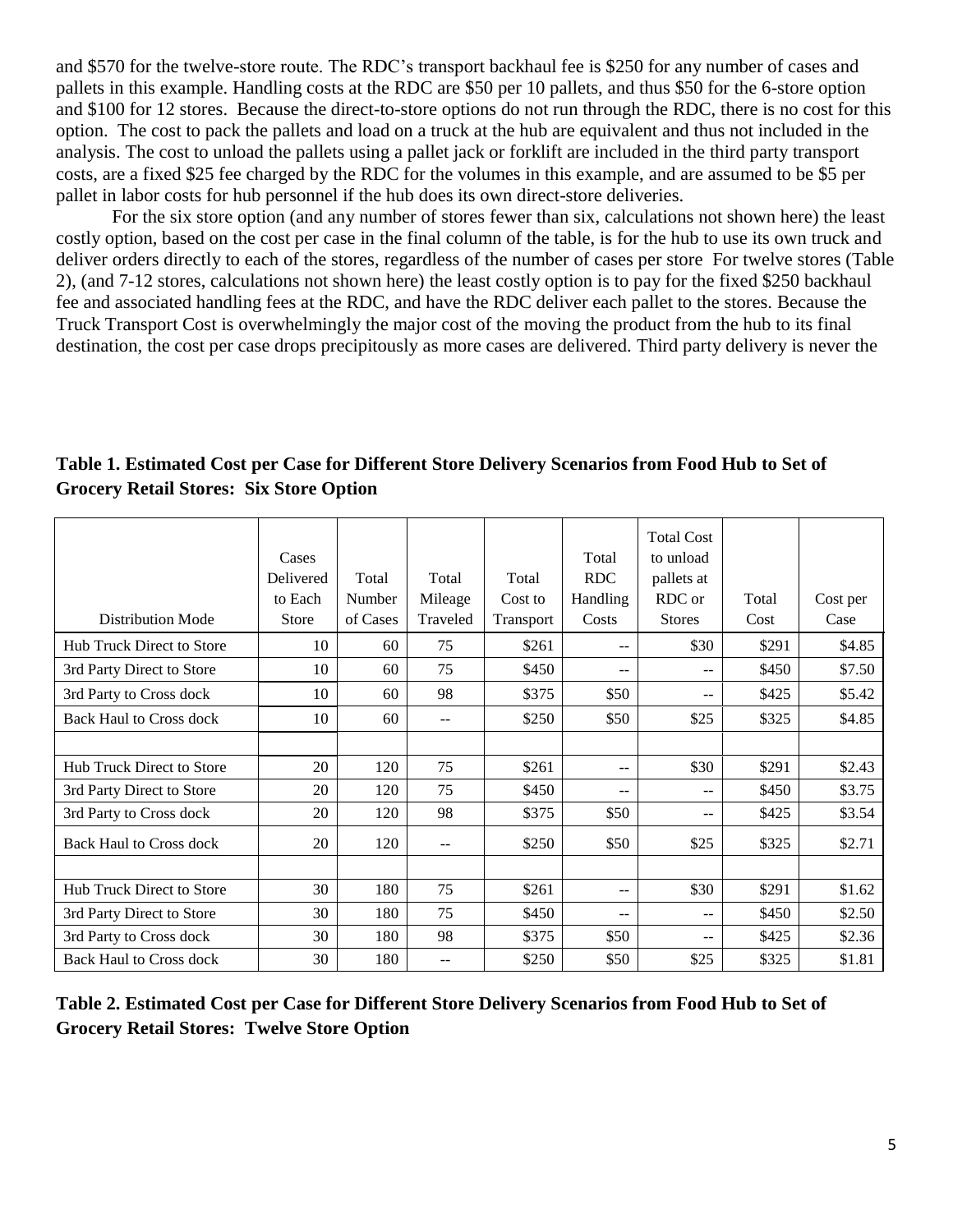| <b>Distribution Mode</b>         | Cases<br>Delivered<br>to Each<br>Store | Total<br>Number<br>of Cases | Total<br>Mileage<br>Traveled | <b>Total Cost</b><br>to<br>Transport | Total<br><b>RDC</b><br>Handling<br>Costs | <b>Total Cost</b><br>to unload<br>pallets at<br>RDC or<br><b>Stores</b> | Total<br>Cost | Cost per<br>Case |
|----------------------------------|----------------------------------------|-----------------------------|------------------------------|--------------------------------------|------------------------------------------|-------------------------------------------------------------------------|---------------|------------------|
| <b>Hub Truck Direct to Store</b> | 10                                     | 120                         | 163                          | \$571                                | --                                       | \$60                                                                    | \$631         | \$5.25           |
| 3rd Party Direct to Store        | 10                                     | 120                         | 163                          | \$570                                | $-1$                                     | --                                                                      | \$570         | \$4.75           |
| 3rd Party to Cross dock          | 10                                     | 120                         | 98                           | \$375                                | \$100                                    | --                                                                      | \$475         | \$3.96           |
| <b>Back Haul to Cross dock</b>   | 10                                     | 120                         | --                           | \$250                                | \$100                                    | \$25                                                                    | \$375         | \$3.13           |
|                                  |                                        |                             |                              |                                      |                                          |                                                                         |               |                  |
| <b>Hub Truck Direct to Store</b> | 20                                     | 240                         | 163                          | \$571                                | --                                       | \$60                                                                    | \$631         | \$2.63           |
| 3rd Party Direct to Store        | 20                                     | 240                         | 163                          | \$570                                | --                                       | --                                                                      | \$570         | \$2.38           |
| 3rd Party to Cross dock          | 20                                     | 240                         | 98                           | \$375                                | \$100                                    | --                                                                      | \$475         | \$1.98           |
| <b>Back Haul to Cross dock</b>   | 20                                     | 240                         | --                           | \$250                                | \$100                                    | \$25                                                                    | \$375         | \$1.56           |
|                                  |                                        |                             |                              |                                      |                                          |                                                                         |               |                  |
| Hub Truck Direct to Store        | 30                                     | 360                         | 163                          | \$570                                | $-$                                      | \$60                                                                    | \$631         | \$1.75           |
| 3rd Party Direct to Store        | 30                                     | 360                         | 163                          | \$570                                | --                                       | --                                                                      | \$570         | \$1.58           |
| 3rd Party to Cross dock          | 30                                     | 360                         | 98                           | \$475                                | \$100                                    | $-$                                                                     | \$475         | \$1.60           |
| <b>Back Haul to Cross dock</b>   | 30                                     | 360                         | --                           | \$250                                | \$100                                    | \$25                                                                    | \$375         | \$1.04           |

selected option, but becomes more competitive with the other options as the number of cases per store increases. This is because the  $3<sup>rd</sup>$  party delivery charges a flat fee, and because the pallets can be stacked and loaded into one truck up to 12 pallets (1 per store) containing 360 cases of product.

This particular RDC has relatively low cross dock handling fees, at \$50 charged per 10 pallets. Other warehouse distributors may have much higher cross dock fees, backhaul charges will vary by company and distance, and unloading fees may also differ. Each of these can be plugged into a spreadsheet to calculate costs per case.

Other considerations should also come into play as the hub expands to service additional stores and higher volumes. When product moves through the warehouse RDC through the regular slots system, the RDC assumes liability for errors and returns on product delivered to stores. For cross docked items the hub itself must assume this responsibility. Because the product is packed for delivery at the hub, and thus does not go through the RDC's produce quality control process, hub employees must be trained to screen product properly. This may work out to the advantage of the hub, however, in that the hub's past experiences making direct sales from farm to store have revealed that store managers are somewhat more lenient in the sizes they are willing to accept, thus allowing the hub to sell more product as #1 Grade. Perhaps more importantly, the relationships that form between store managers and the hub, assuming good communication between the two, can create an avenue for customer feedback on desired products that can support the creation of a true value chain—one where cooperation and interdependence across the chain create value for all chain members (Clements, Lazo, & Martin, 2008; Handfield & Nichols, 2002).

### **SUMMARY AND IMPLICATIONS**

Grocery industry logistics for fresh produce have become very efficient in moving large volumes of commodity produce around the globe to achieve a steady and diverse selection for American consumers at relatively low prices. Supply chain efficiencies hinge on rapid movement of product through regional distribution centers, which hold costs down, while procurement practices favor large-scale vendors delivering